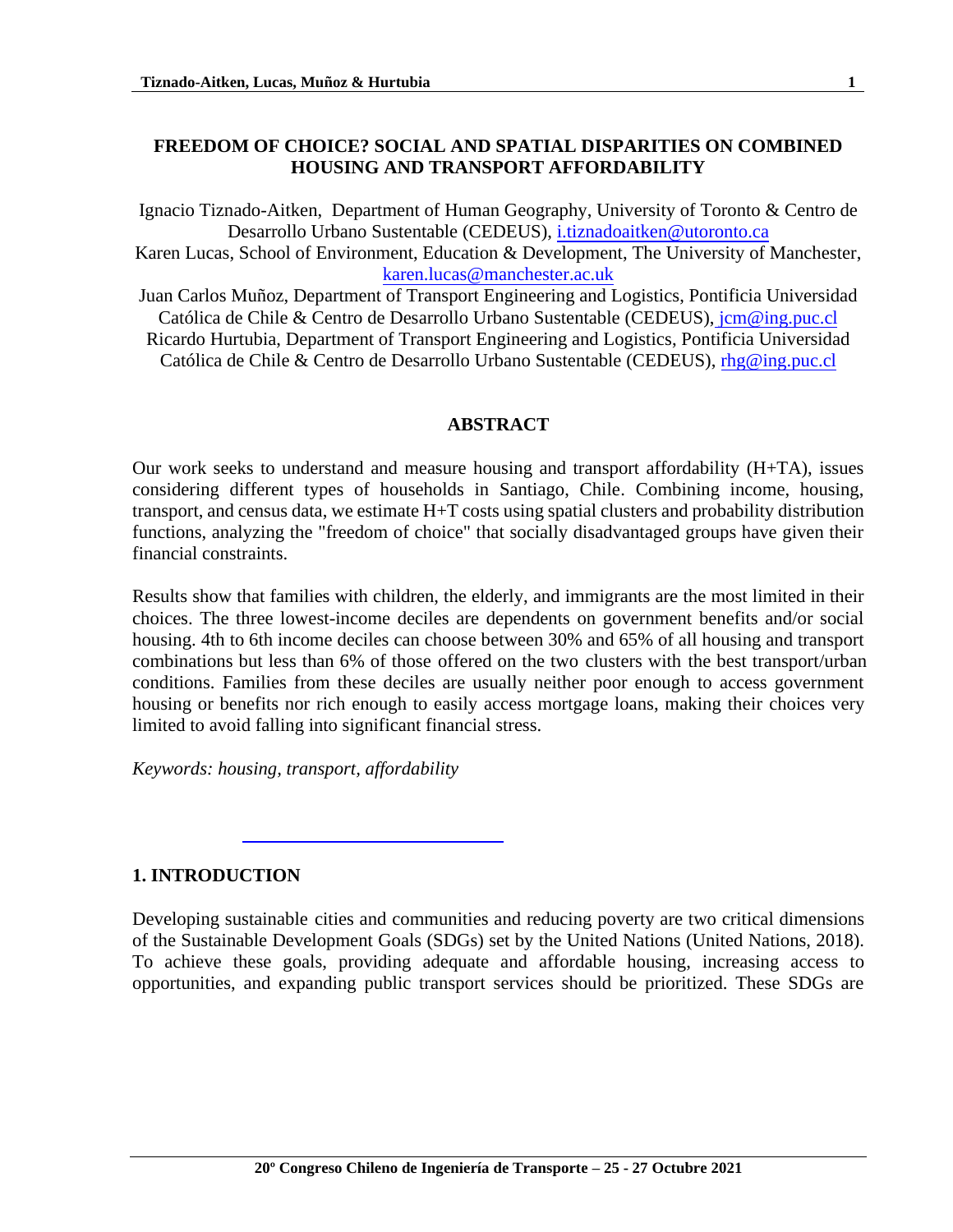particularly important for regions facing significant social inequalities, poverty, and urban segregation issues.

Latin American cities face critical housing problems associated with low incomes, lack of financial markets, and insufficient supply, leading to high prices and levels of informal housing and a lack of essential services such as water and sanitation for large sections of the population (IADB, 2012). Similar problems are observed within the transport sector. Unplanned urban growth and high inequality rates have led the poor to live in informal housing on the periphery of large cities, where traditional or formal public transport systems are challenging to provide (Cervero, 2000). According to figures from the World Bank (2018), the region allocates 17.4% of total consumption to transport compared to 10.2% of Europe and Central Asia, varying between 7.7% and 17.1% of household income depending on the city and the socioeconomic group (Gandelman et al., 2019). Although subsidies are widespread to increase affordability, their distributive impacts need to be improved (IADB, 2019).

Santiago, the capital of Chile and its largest Metropolitan area, has a population over 6.5 million people. The Greater Santiago (GS), composed of 34 municipalities, increased its surface area by over 20%, from 64,770 ha in 2002 to 78,252 ha in 2017 (INE, 2019). In this same period, the GS population grew by 17%, with a strong income stratified distribution over the urban space. Santiago has a lose and fragmented land use governance that has led the city to follow the spontaneous pattern observed by Griffin and Ford (1980) for Latin American cities in which the city center has been systematically expanding towards the most affluent neighborhoods (in this case the northeast) presenting densities of over 230 dwellings per hectare. And quite consistent with the models of these papers, the more peripheral districts of GS accommodate mostly low-income households in quite low densities (less than 40 dwellings per hectare). Beyond the GS administrative limits on the Metropolitan Region, a submarket of more sprawling projects promoted by real-estate developers has blossomed (Cox & Hurtubia, 2020; Cox & Hurtubia, 2021).

This urban development pattern and its physical sprawl impose high economic stress on lowincome families due to combined housing and transport expenditures. This stress has deepened due to housing sales prices almost doubling between 2009 and 2017, while rental prices increased by about 50% in the same period (Espinoza & Urzúa, 2018). Furthermore, while the real housing price index has risen by 63.69%, workers' wages have increased by only 21.85% (Vergara-Perucich & Aguirre-Nuñez, 2020). On average, a household in Santiago spends CLP 155,000 (220 USD) monthly on transport costs (CCHC, 2019). However, this figure presents high variability, given that car-related costs usually are significantly more expensive than the alternatives. For example, considering their current modal share, the two lowest income quintiles spend over 28% of their average monthly budget on transport costs (Iglesias et al., 2019).

Despite the growing literature on housing and transport affordability, most of the work on this topic has focused on Global North settings. Moreover, these studies usually use aggregate averages of expenditure-to-income ratios and affordability thresholds (for example, devoting less than 45% of income to housing and transport expenditures) without considering households types and overlooking spatial and socioeconomic distributional considerations that potentially underestimate the simultaneous impact of transport and housing costs on lower-income family budgets. Our work seeks to address these methodological shortfalls by disaggregating housing and transport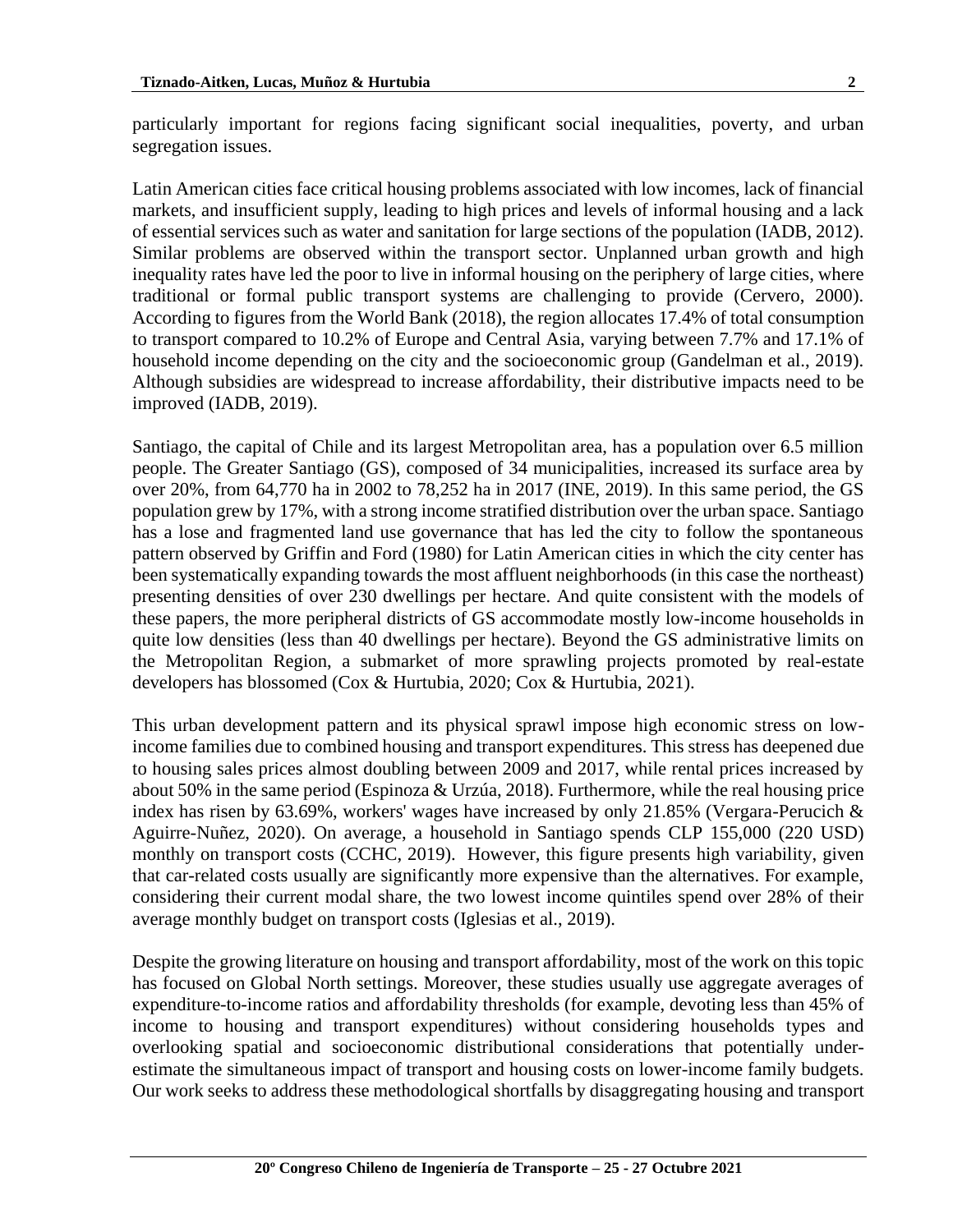affordability by different types of households. We use the City of Santiago, Chile, as a case study. Combining household income, housing, transport, and census datasets, we estimate combined housing and transport cost distributions considering different spatial clusters across the city and then estimating the percentage of housing and transport alternatives that a household can afford through cumulative probability functions. Our contribution is both methodological and policybased since our work allows a more disaggregated and less biased estimate of affordability problems, analyzing the "degree of choice" that socially disadvantaged groups could make given their budget constraints and possible policy paths to address their affordability issues.

The article is structured as follows. Section 2 provides a literature review on housing and transport affordability and the research gap tackled in our study. Section 3 detailed the data and methods used for the analysis. Then, in Section 4, we discuss the main findings, and in Section 5, we analyze the key impacts of our results in policy terms. Finally, we conclude in Section 6, identifying critical paths to move forward.

## **2. LITERATURE REVIEW**

Housing or transport affordability has been extensively studied and measured in the literature, referring to the financial stress that these two items generate. Either individually or in combination, transport and/or housing affordability has been analyzed mostly in Global North settings: Oceania (Beer et al., 2007; Mattingly & Morrissey, 2014), North America (Luckey, 2018; Salon et al., 2016), and Europe (Coulombel, 2018; Cao & Hickman, 2018).

Housing affordability is usually analyzed using the ratio between housing cost and income (Suhaida et al., 2011; Jewkes et al., 2010; Stone, 2006). This housing expenditure-to-income ratio remains a commonly used measure, especially for national governments and their policymakers. It's generally calculated at a household level (average housing cost and income) or aggregate level, using median prices and median family income (Galster  $\&$  Lee, 2020), with an 'affordability threshold' defined afterward to identify households that struggle with this expenditure. This threshold is usually set between 25% and 30% of the household income being allocated to housing costs (Hulchanski, 1995; Galster & Lee, 2020).

Similarly, studies focused on transport affordability mostly calculate the ratio between transport expenses and household income after taxes or the ratio between transport and total household expenses. Affordability thresholds, in this case, usually vary between 10% and 20%, depending on the context (Dewita et al., 2020). Furthermore, Falavigna & Hernandez (2016) make a key distinction between observed mobility and potential mobility in terms of affordability metrics. Public transport fares and car-related costs can constitute a significant barrier for low-income households, depriving them of trips that they wish to make or forcing them to use non-motorized modes (Badami et al., 2004; Diaz Olvera et al., 2013). Thus, defining potential mobility (i.e., a fixed number of trips or/and distance traveled) (Carruthers et al., 2005) may be a better path to make comparisons between cities and socioeconomic groups (Gómez-Lobo, 2011).

In recent years, several studies have been developed to explore the joint effect of housing and transport costs (Guerra et al., 2018; Dewita et al., 2018; Coulombel, 2018). These studies have primarily focused on the US (Salon et al., 2016; Luckey, 2018) and Australian cities (Li et al.,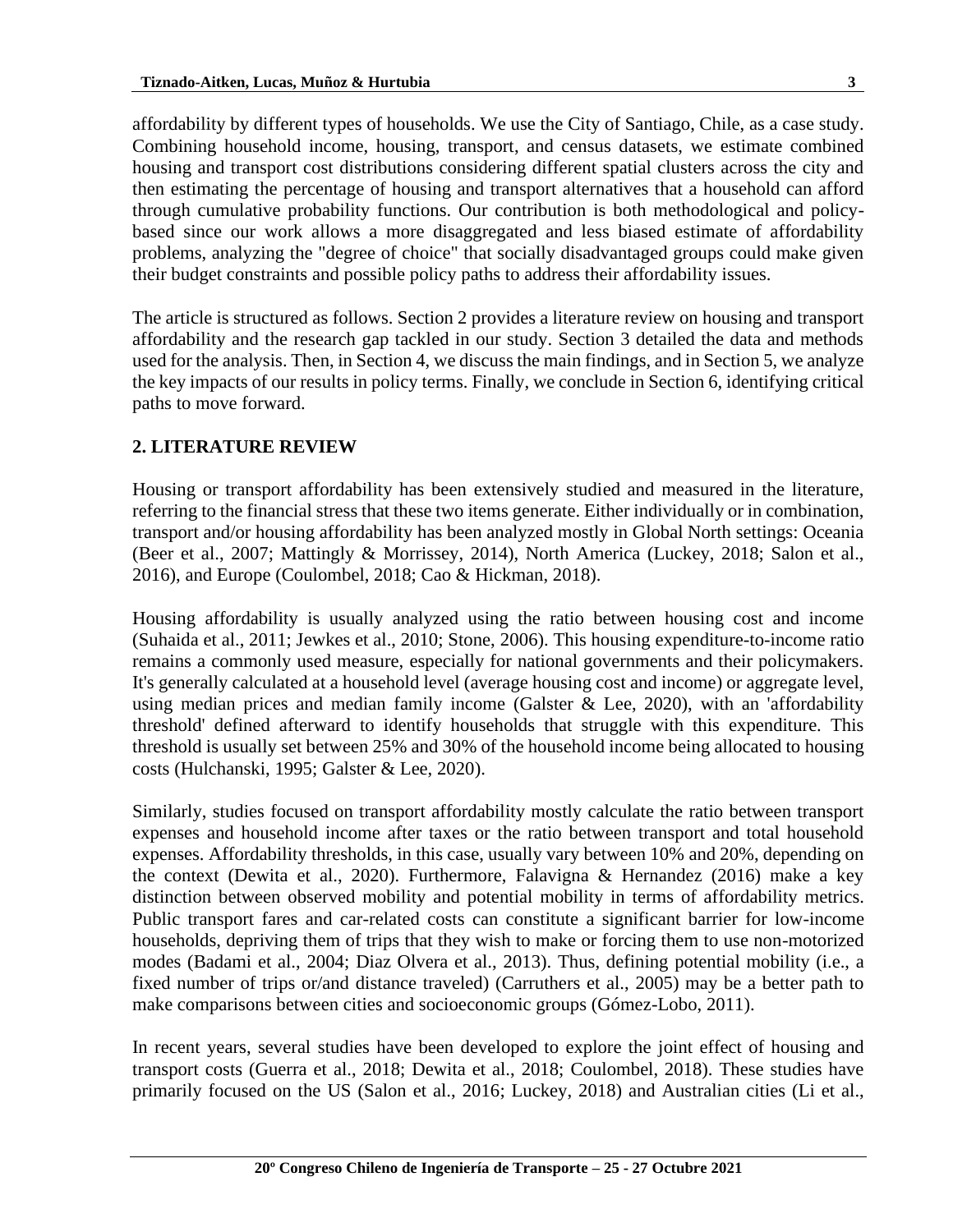2018; Mattingly & Morrissey, 2014). Notwithstanding apparent contextual differences, most of these studies show similar patterns: controlling for built surface, housing is more expensive close to the central business district (CBD) and cheaper in outer zones, as well-establish models from the urban economics literature predict (Alonso, 1964; Mills, 1967; Muth, 1969). These models also predict that if transport costs are considered, people living in the urban periphery will face higher transport expenditures because of longer journey distances, reduced supply, and more inadequate public transport connections; which, in turn, leads to a dependency on cars or forced car ownership (FCO) (Banister, 1994; Mattioli, 2017).

Despite using different methods, either based on aggregate indicators or with a residual income approach, these studies have not addressed the spatial cost variability and the percentage of housing and transport alternatives that different types of households can afford given their budgetary restrictions, which is the approach in our study.

# **3. DATA AND METHODS**

Our main aim is to analyze housing and transport affordability (H+TA) for different household types in Santiago de Chile, focusing mainly on the "degree of choice" of low-income groups. To do this, we follow a three-step methodology. First, we analyze aggregate spatial patterns of housing and transport, using origin-destination data and average rent and purchasing prices per square meter in different municipalities of the city. Second, we divide the housing data into spatial clusters to estimate cost distribution for housing and transport in each one. Third, we calculate the joint cumulative probability of housing and transport costs in each cluster for every household type.

#### **3.1. Household categories, income, and consumption**

According to the last Chilean National Census (INE, 2017), around 80% of the households are comprised of a maximum of four people. For simplicity, we focus our analysis on families not exceeding this size defining six household types for the study according to sociodemographic composition. These are single, retired, couples, single parents with one child, a couple with one child, and a couple with two children.

We focus our study on five different dwelling layouts: one room and one bathroom, two rooms and one bathroom, two rooms and two bathrooms, three rooms and two bathrooms, and three rooms and three bathrooms. Using these configurations, we were able to analyze the cost distribution for the six different household types being considered. To analyze the financial impact of housing and transport costs, we use the distribution of household per capita income deciles in Chile. We use a unit measure called "Unidad de Fomento" (UF) for all rental and purchase values, which is a resettable financial unit widely used in Chile that is adjusted monthly according to inflation. During 2019, one Unidad de Fomento fluctuated between 32 and 41 USD.

## **3.2 Housing costs distribution**

We use registered rental and purchase values for new and used housing in Santiago de Chile between 2014 and 2018 (TOC-TOC, 2019). After a data cleaning process to remove outliers and records with missing information, we retained around 90% of our sample: 110,204 records for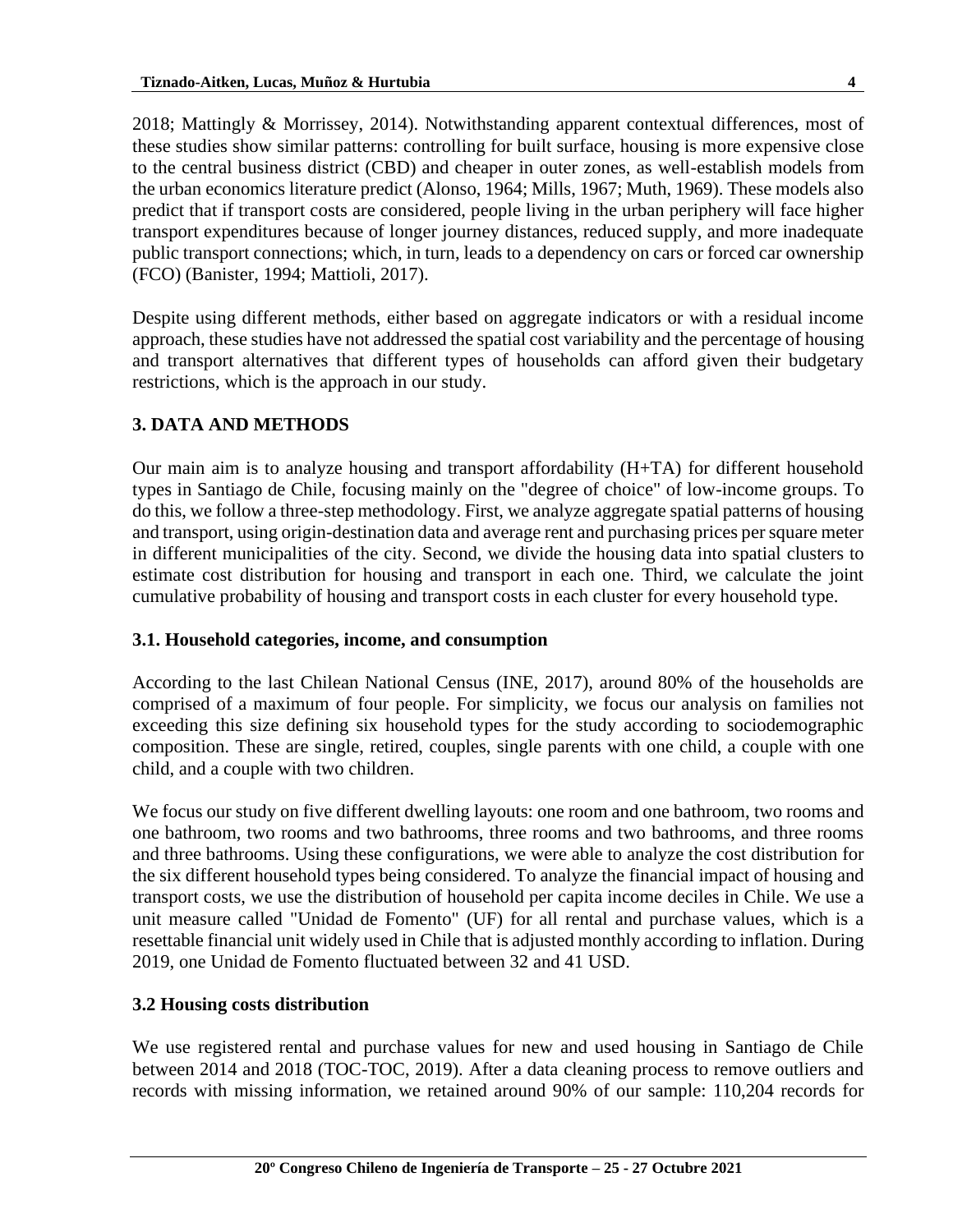housing rent and 201,034 for housing purchase. The housing surface range of our data is from 17 to 150 square meters, and its value up to 7,640 UF (approximately US\$300,000). For each rental record, the location, surface (square meters), and the number of bedrooms and bathrooms are known. The same data is available for each purchase, except for the number of bedrooms and bathrooms, which have been imputed based on the total surface area using the housing rent database.

We made a first spatial approach calculating average costs for rent values for properties in each municipality. To obtain a comparable monthly cost per household, we estimate an average monthly expenditure for every household type. For purchase data, we assumed a monthly cost for each property, including all transaction costs and a 10% immediate payment and a mortgage loan for the remaining 90% of the housing costs, paid over 20 years with a fixed annual interest rate. This financial scenario is quite standard for Chilean banks' loans, which usually consider a mortgage loan of 80% to 90% up to 30 years. Our analysis does not assess a low-income family's feasibility of obtaining a mortgage loan or paying the initial 10%. We explore the implications of this further in the findings and discussion section of the paper.

Since the purchasing sample is larger than the rented house database and has more homogeneous and representative records of the entire city, we use this database for our analysis. We used the Ckmeans.1d.dp R package to perform optimal k-means clustering on one-dimensional data (Wang and Song, 2011). We got five different geographic clusters with similar purchase values per square meter, obtaining between 13,000 and 66,000 records per cluster. For each group, we fit a probability function for housing cost distribution using EasyFit software (Mathwave, 2004). This way, we classify each dwelling purchase record (with a given price per square meter) in one of the five clusters. Then, we denote H\_xkj as the average cost of a dwelling type j of x square meters in cluster k, where x fits the square meters statistics for each dwelling type j.

## **3.3 Transport costs distribution**

To calculate transport costs, we followed a similar methodology to the one proposed by Iglesias et al. (2019). To provide a fair comparison between transport costs of different socioeconomic groups, in each Santiago's municipality, we estimate the transport costs experienced by each household member by different modes, assuming 50 monthly trips per capita (in some low mobility cases indicating 'potential mobility') (Gómez-Lobo (2011) following Carruthers et al. (2005)). The transport modes we included are car, shared taxi, bicycle, walking, and public transport.

To estimate car costs, we disaggregate these into operation and maintenance costs. We include insurance, maintenance, permit, fuel consumption, and highway costs based on travel distances for trips originating in each municipality (SECTRA, 2015). For shared taxis, we estimated the fare using an average distance-based scheme obtained from reported fares (Domarchi et al., 2019). For public transport, we use the most expensive fare (trips involving Metro during the rush hours, which is 15% more expensive than the bus-only fare) charged for adults, students, and the elderly (Metro S.A., 2019). We use an upper bound for bicycle costs corresponding to the monthly subscription of Santiago's main bike-sharing system (Bike Santiago, 2019).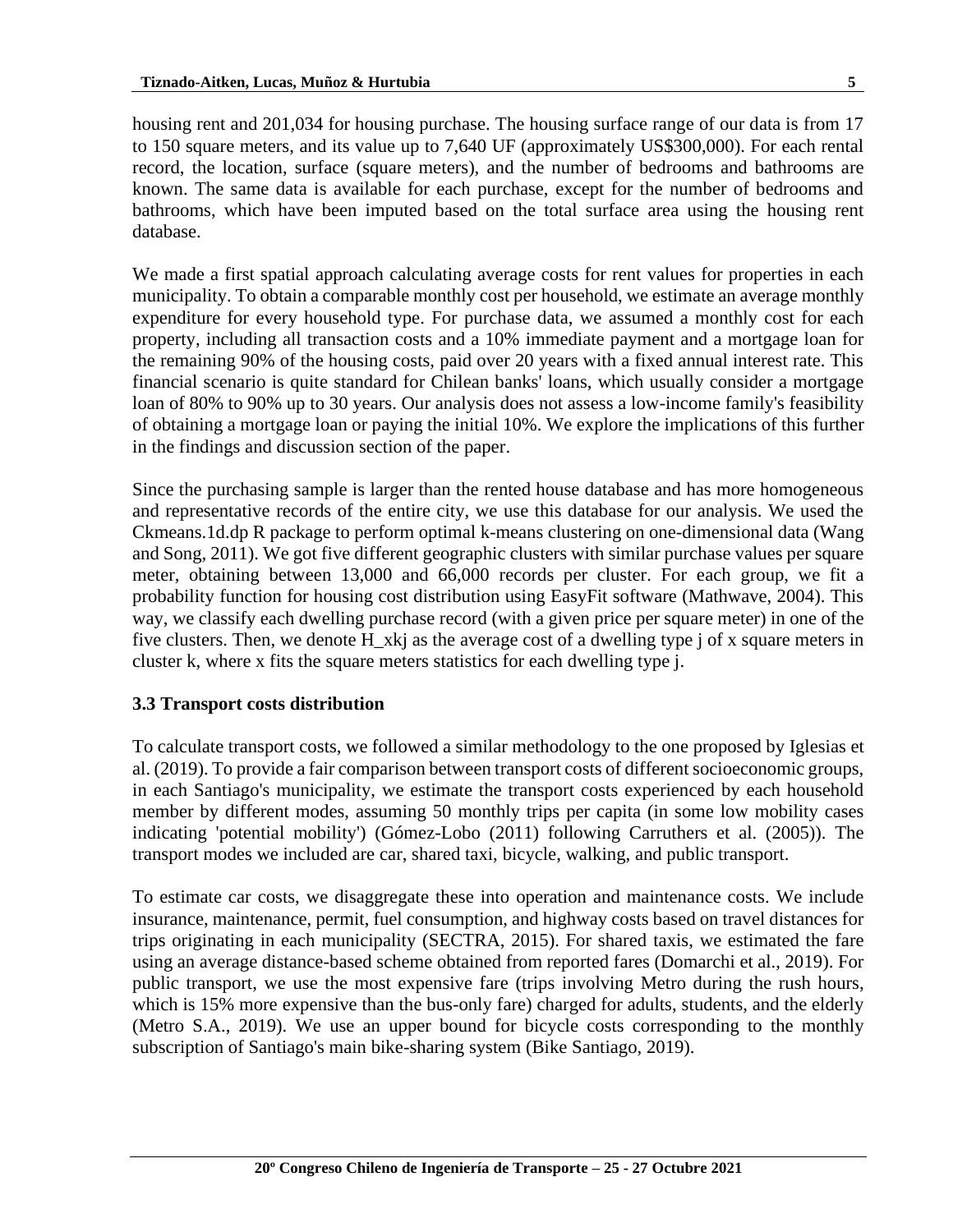We calculate the average transport costs by mode originating in each municipality in Santiago. These costs are used with the main spatial mobility trends in the city in each mode to compute the distribution of monthly per capita transport costs for households in every municipality, replicating the trip distances and current modal share for trips of work or education purpose (SECTRA, 2015). The lower bound for the transport cost of a household member corresponds to assuming that the person walks to every trip destination, while the upper bound corresponds to using a car every time. By using the modal share reported for each municipality in each previously defined k-cluster, we attached a probability value to each possible cost for each household type  $j(T_k)$ . This estimation implicitly assumes that if a household wishes to locate in a particular place, (i) its members will follow the patterns of transport use (observed modal share) in that place and (ii) the modal share determines different types of people that use just one of the modes for every trip.

#### **3.4 Joint cumulative probability of housing + transport costs**

Theoretically, the joint cumulative distribution function of two random variables, X and Y, is defined in Equation 1. If X and Y are independent, the function can be expressed as Equation 2.

$$
F_{XY}(x, y) = P(X \le x, Y \le y)
$$
(1)  

$$
F_{XY}(x, y) = F_X(x) \cdot F_Y(y) = P(X \le x) \cdot P(Y \le y)
$$
(2)

We apply this to our H+T model. After proving the independence of our housing and transport data<sup>1</sup>, we can estimate our H+T model as the joint cumulative probability  $P_{H,T|k,j}$  of housing (H) and transport (T) costs in the cluster k for a particular household type *j* as the following expression:

$$
P_{H,T|x,k,j}(H_{xkj} \cap T_{kj}) = P_H(H_{xkj}) \cdot P_T(T_{kj})
$$

where

 $P_T(T_{ki})$ : represents the cumulative probability of a particular monthly transport cost in spatial cluster k for household type j

 $P_H(H_{xki})$ : represents the cumulative probability of a particular dwelling cost (x square meters in spatial cluster k) for household type j

Finally, considering a maximum expenditure of 45% of income devoted to housing and transport, we estimated the probability of a household j to live in a specific type of dwelling and use a particular transport combination in each cluster.

#### **4. FINDINGS**

Santiago's high incidence of residential segregation can be seen in Figure 1. Using over 200,000 housing transaction records, we created 5 clusters (used for all analyzes hereafter) based on the average price per square meter (the higher the cluster, the more expensive its land). Similar patterns

<sup>&</sup>lt;sup>1</sup> We used distance correlation to perform a statistical test of dependence with a permutation test. We apply this test between the housing and transport vectors using the energy R package, measuring both linear and nonlinear relation between variables. For each cluster, we obtain  $0.02 \leq d$ Cor $\leq 0.03$ , leading us to treat both vectors as independents.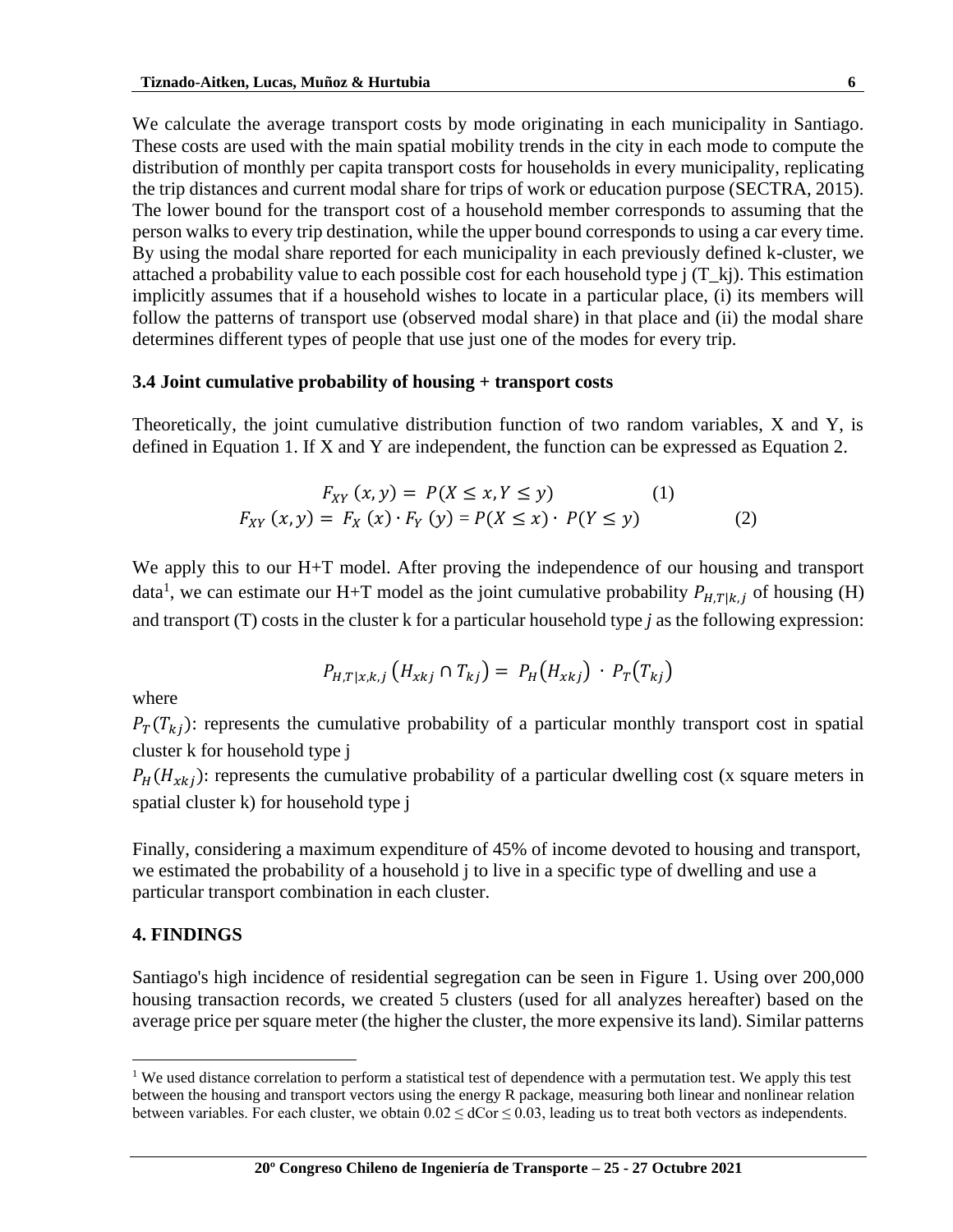were found in terms of rental values. The Northeast sector is the most expensive (Clusters 4 and 5), while average city values are mainly concentrated in central and pericentral sectors (Cluster 3). The lowest housing cost values focus mainly on peripheral sectors (Clusters 1 and 2), with some exceptions in few northern, southern, and western areas around the City center. When analyzing the distribution of monthly mortgage values by cluster, we found that the variance within each cluster increases as prices increase. Despite this variability, there is a relatively small intersection among clusters. For example, 85% of monthly mortgage values of the Cluster 5 are above 0.3 UF per square meter, which corresponds to the 92nd percentile of 'medium class' Cluster 3.



*Figure 1. Housing clusters and its mean purchase value in Santiago (left) and average rent values in Santiago (right) (Source: Own elaboration based on TOC-TOC, 2019)*

Overall, the differences among cluster housing prices are consistent with urban and transport conditions seen in those places. In Clusters 4 and 5, mostly located in the northeastern cone, the high housing prices are correlated with the attractiveness and convenience that those places offer to different households. On the built environment side, these clusters have high-quality urban environments (Tiznado-Aitken et al., 2018; Rossetti et al., 2019), more green areas (Reyes & Figueroa, 2010), and a high concentration of economic activities and basic services (Iglesias et al., 2019; Suazo-Vecino et al., 2020) compared to Clusters 1 and 2. This is not just an outcome of market equilibrium in the city. In fact, the wealthiest quintile benefits from 2.5 times more 'nonhousing public investment than the poorest quintile (Iglesias et al., 2019). On the transport side, Clusters 4 and 5 experience shorter travel times by public transport (1.5 to 3.7 times less), and their average car trip distance is 13.4% lower than Clusters 1 and 2. These shorter travel times allow a better multimodal accessibility level and enable the use of active modes.

Transport costs show a spatial pattern that mimics the one arising from the high socioeconomic segregation observed in the city, as Cox & Hurtubia (2016) found. The use of the car in Santiago is mainly concentrated in high-income households that usually possess more than one car (SECTRA, 2015). Beyond purchase, they can afford the high costs associated with their operation, maintenance, parking, and urban highway fees. Meanwhile, the modal share of public and active transport modes is particularly high in central, peri-central, and peripheral areas (Clusters 1, 2, and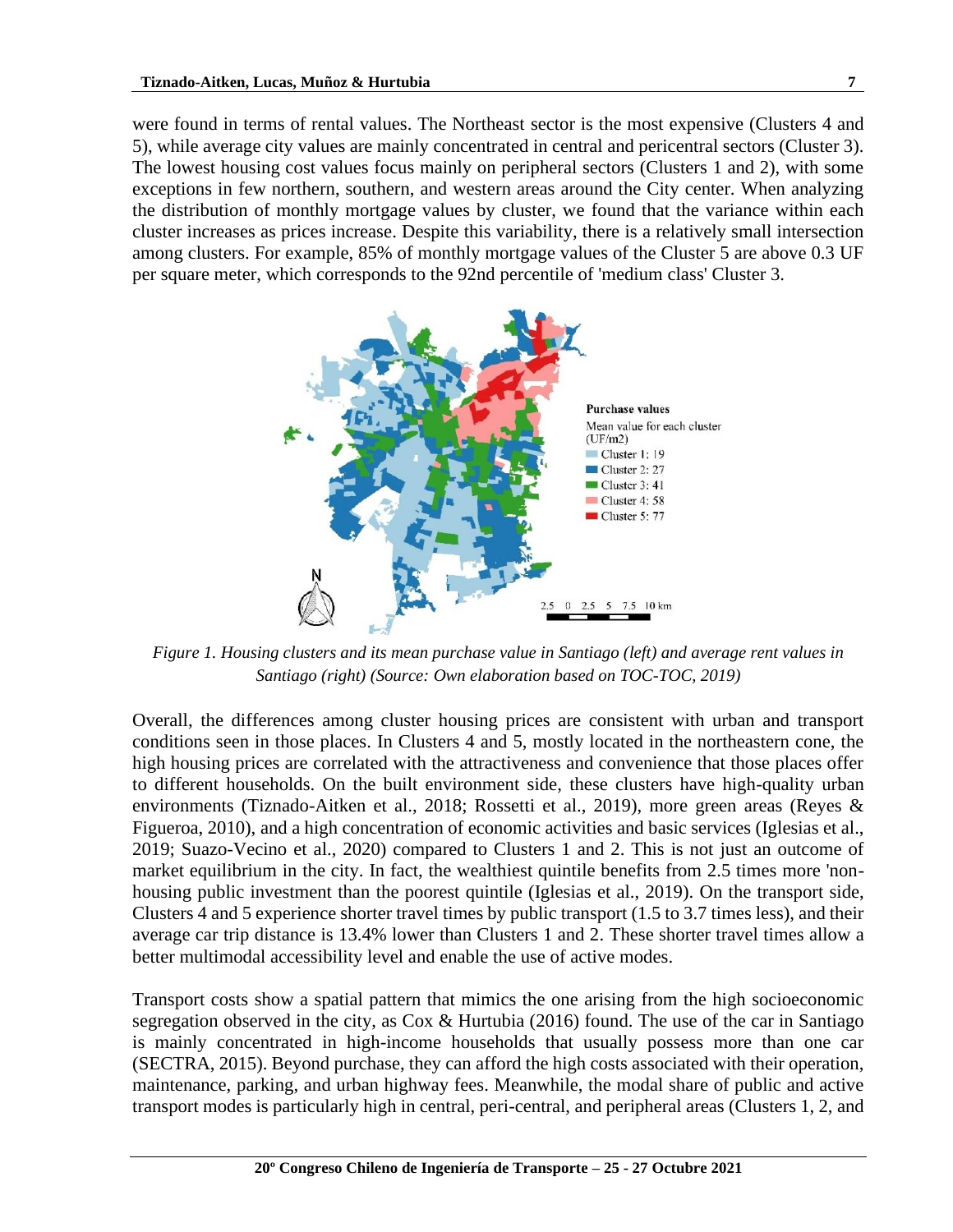3). The mobility habits of people living in peripheral areas suggest an optimistic scenario for environmental sustainability but pose relevant challenges on social sustainability since the accessibility to services is restricted by the distant location of key urban opportunities and the high dependence on walking and cycling (Sagaris & Tiznado-Aitken, 2020).

While the walking share (with zero cost) is similar among all clusters, public transport use (in contrast to car use) has a strong impact on the density differences among clusters. Comparing Clusters 1 and 5, on average and for the same number of trips, the latter group spends 15% more on transport than the former. Moreover, only income deciles 9 and 10 can assign less than 15% of their income to this item regardless of the mode used. To accomplish that threshold, income deciles 2 to 6 are forced to use active and public transport modes, spending otherwise on average, between 28% and 79% of their income on daily car use.

These trends in housing and transport costs can generate a variety of scenarios when analyzed together. Figure 2 allows us to depict one of the most critical household types in our analysis: a 4 member family (two adults and two children) from deciles 1 to 6, devoting a maximum of 45% of their income to housing and transport expenditures. The oblique lines represent 45% budget for households in the first six income deciles, in ascending order from left to right. The denser (blue) the area, the more that particular housing and transport costs combination exists in the city. Thus, the greater the volume under the oblique lines, the more housing and transport alternatives are available for that income decile.

Notice how in low-cost locations, the variability of the sum of housing and transport costs is very low, yielding a distribution with a very pronounced peak density. This contrasts with the more expensive locations where the alternatives offer a wide variety of combined costs (which implies a much lower peak density). The five figures show that almost no feasible options really exist for the lowest income decile in any of the clusters. The few viable alternatives for the second-lowest income decile are mostly located on Cluster 1 and Cluster 2 (Figures 2a and 2b, respectively), in peripheral areas of the city with poor public transport services and opportunities. In contrast, lowmedium and medium-class (Deciles 3 to 6) can afford every combination on Cluster 1, but they cannot afford the car-based locations in Clusters 4 and 5 (Figures 2d and 2e, respectively), where the best accessibility levels and public space quality concentrates. As we expect, mixed alternatives can be found in Cluster 3 (Figure 2c), and clear trade-offs can be made to fulfill the 45% threshold: more cheap housing using a combination of public transport and car, or more expensive housing using mainly active transport modes.

We assessed the population's overall freedom of choice, considering different income deciles and their probability to afford the combined cost of housing and transport in different parts of the City (Figure 3). The blue curve represents the cumulative probability of a household across the whole city requiring given transport and housing cost. The black curves represent exactly the same for houses within each of the 5 clusters (Cluster 1 being at the extreme left and Cluster 5 at the extreme right in the Figure). Vertical dotted lines in green represent the average 45% budget for the first six deciles. Therefore, the intersection between dotted lines and curves represents the percentage of feasible options considering combined housing and transport costs.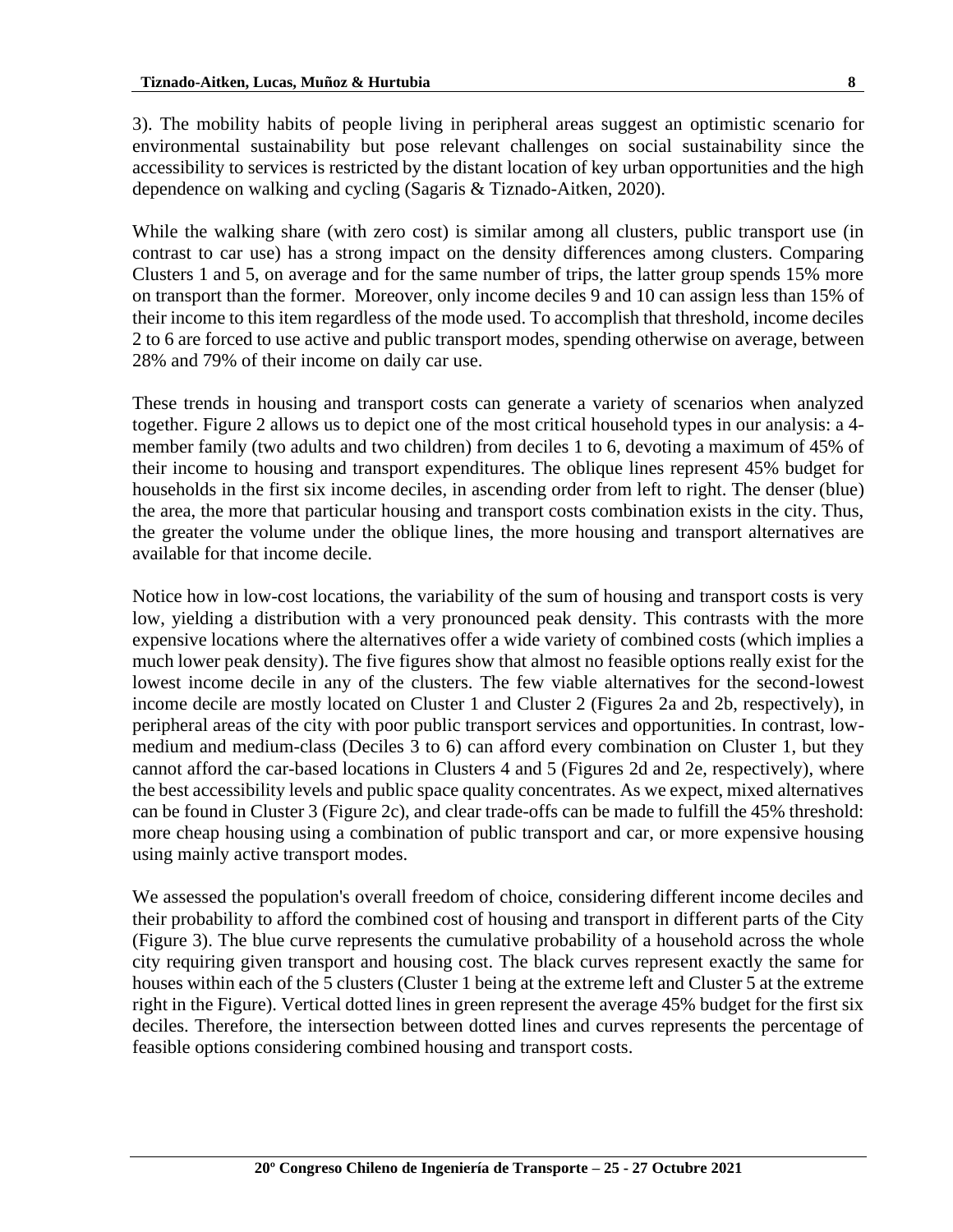

*Figure 2. Density of housing and transport costs in Santiago for a two adults and two children. The clusters are ordered starting from the top left with the cheapest Cluster 1 to the bottom right with the most expensive Cluster 5 (Source: Own elaboration based on TOC-TOC, 2019 and SECTRA (2015))*

The figure shows that the first three (lowest income) deciles can choose from less than 20% of housing and transport combinations across the city, while the most affordable options for these deciles are concentrated in Clusters 1 and 2. This is a conservative scenario since our analysis does not consider the feasibility of getting a mortgage credit or having the 10% of the purchase cost for the down payment. In Santiago's context, these population groups cannot access any private housing type since they do not meet the minimum income requirements established, being highly dependent on state intervention (social housing or focalized subsidies) which has exacerbated their peripheral location and social segregation.

The figure shows that these affordability issues are not only suffered by low-income families but also by low-middle- and middle-income groups. For example, the 4th to 6th income deciles can afford between 30% and 65% of the existing housing and transport combinations but can choose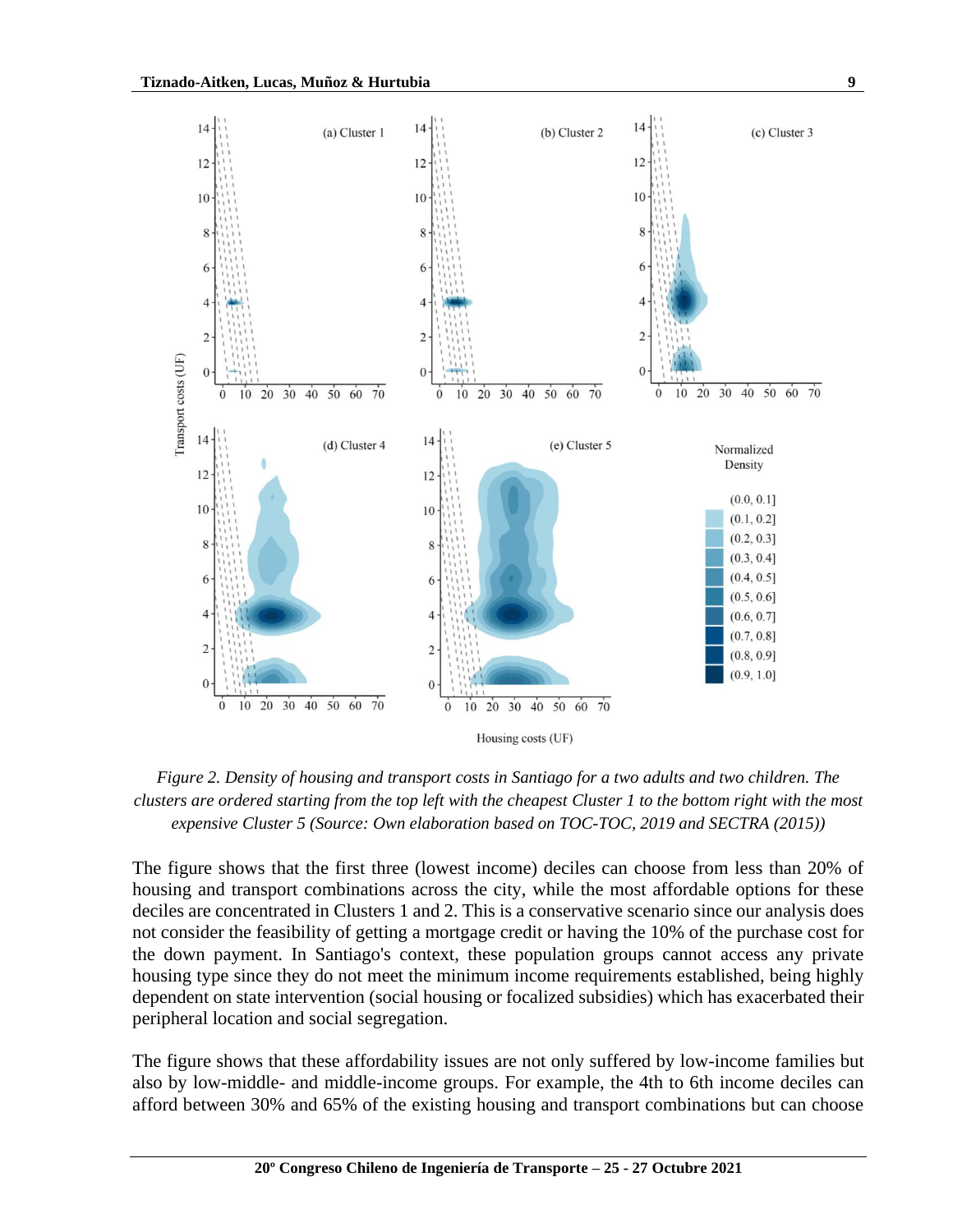from less than 6% of those offered in Clusters 4 and 5. These groups usually are neither poor enough to access government housing or benefits nor rich enough to easily access mortgage loans, making their housing and transport choices very limited, unless incurring in practices that translate into significant financial stress.



*Figure 3. Cumulative probability of housing and transport costs in Santiago (Source: Own elaboration based on TOC-TOC, 2019 and SECTRA (2015))*

Similar overall results (as shown in Figures 7 and 8) were found for the other household structures studied: single, retired, couple, single parent with one child, and couple with one child. Two particular cases that are important to highlight are retired people and immigrants, given their high economic vulnerability. In December 2018, 50% of the 684,000 retirees who received an old-age pension (the most massive pension modality in Chile) earned less than 5.5 UF each month, which assigns them to deciles 1 and 2. Even at locations with the least transport expenditures (like for the Municipality of Pedro Aguirre Cerda, in Cluster 1, where almost 60% of all trips are on foot and, thereby, with zero cost), the 45% housing and transport threshold leave no feasibly affordable housing options for retired people. This means that living alone for over 300,000 retirees is literally impossible. Therefore, they have to live with their families, live in zero-cost informal housing, or have their housing costs paid for by their family or someone else.

Immigrants represent 7% of the Metropolitan Region population (INE, 2017). Although their average educational level is higher than that of Chilean residents, very different realities coexist. The municipalities with the highest proportion of immigrants are Independencia with 31.2%, followed by Santiago with 27.5% and Estación Central with 16.6% (INE, 2017). These municipalities are located around the city's historic center with good accessibility, alleviating possible affordability issues on this dimension. However, more than half of immigrant workers earn less than 1.4 mínimum salaries (Observatorio Laboral Metropolitana, 2019), rendering them unlikely to afford housing in the formal market.

The housing expense for immigrants exceeds monthly income for the first income quintile and represents around 40% of the second and third income quintiles (CASEN, 2017). This affordability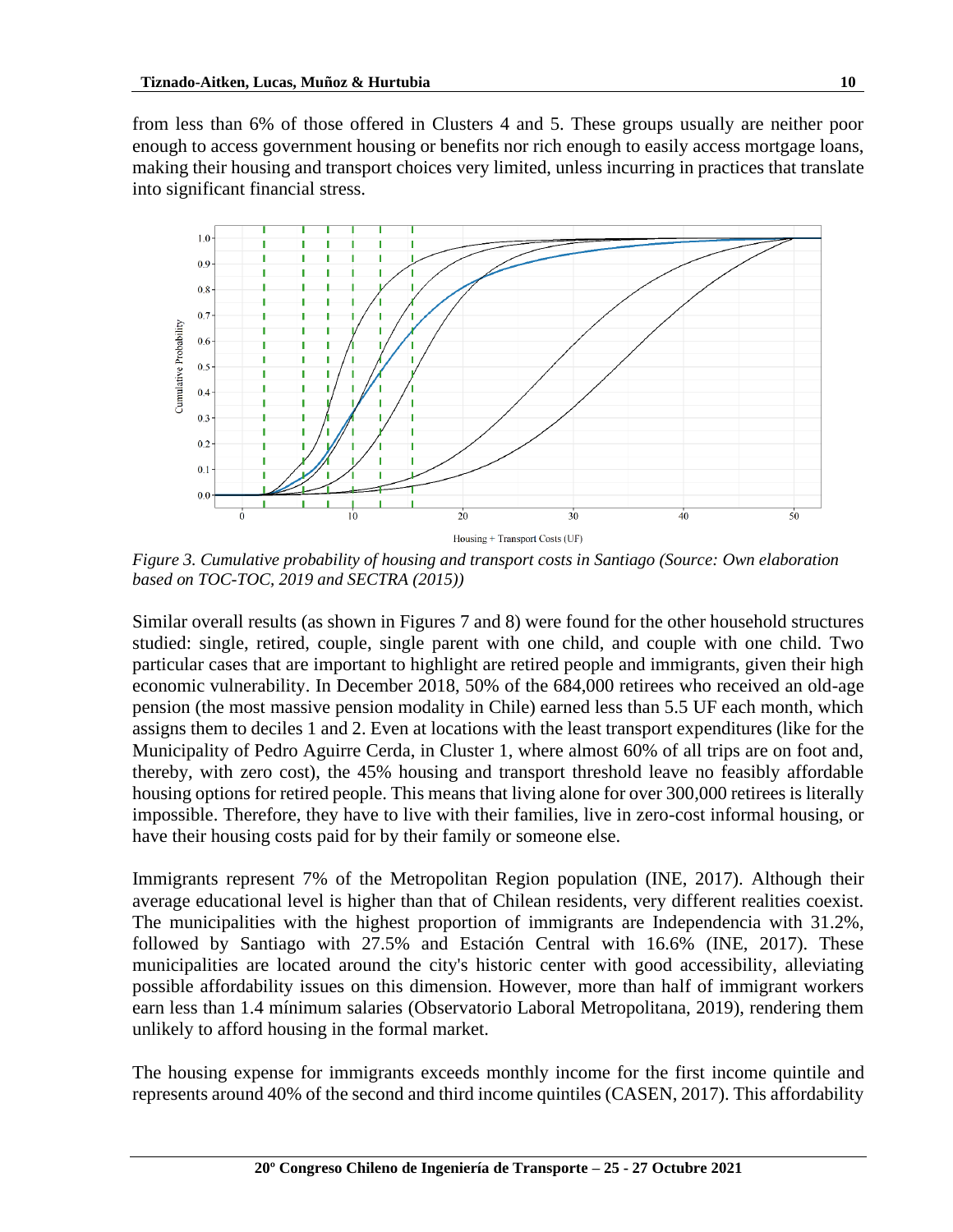crisis translates into a considerable housing deficit in the region. As of 2017, around 30,000 new housing units are required for immigrants in the Metropolitan Region for several reasons. The cohabitation of two or more family groups in the same household ("allegamiento") is the main one (64%), meanwhile living in overcrowded conditions, e.g., large families sharing studios designed for single persons or couples, representing 27.8%. Finally, the remaining 7.7% corresponds to families that require a new home given low standards of habitability and poor construction quality of their current one (Fundacion Vivienda, 2018).

# **6. CONCLUSIONS**

Combined H+TA analysis has received increasing attention among academics and practitioners worldwide in the context of the improved development of social welfare policies to support vulnerable population groups. Most of these studies have defined an affordability threshold for H+TA using average indexes. Moreover, a large body of literature has been devoted to Global North settings, with Latin American cities receiving much less attention, despite facing significant higher inequality, poverty, and urban segregation issues.

Our work contributes to addressing some of these research gaps by measuring transport H+TA distribution for different types of households in different areas of Santiago de Chile. We demonstrate that the high combined cost of housing and transport severely limits the housing location choices of many families, especially disadvantaged household types as low-income families with children, older people, and immigrants. The prices in locations with high accessibility and urban standards (Clusters 4 and 5) are out of reach of all of the families mentioned above, leaving peripheral and poor-connected areas almost as the only option for these households. Nevertheless, they still spend a disproportionately high share of their income on H+T costs anyway. Even in these locations, the choice alternatives are below 20% for the three lowest income deciles. The income deciles 4th to 6th can choose between 30% and 65% of the housing and transport combinations, but less than 6% of the most vibrant and best-served areas in the City (Clusters 4 and 5).

These results show the importance of designing joint housing and transport policies that address the economic stresses of Santiago's lower- and middle-income households. State policies and local housing and transport development projects do not as yet appear to be sufficient, so more decisive action is needed to locate affordable housing in locations with good public transport connections for the most vulnerable groups. An integrated social impact and accessibility evaluation of housing, land use, and transport policies for different groups in Santiago would be a key step ahead of this study. As discussed in the previous section, housing subsidies, regulatory incentives, road pricing, or public transport subsidies could have a strong redistribution power to avoid deepening the inequities that these households live in other social dimensions in their everyday life.

Further work should also seek to include a time poverty dimension in this analysis. Despite the vast literature on social exclusion, a still limited number of researchers have started to investigate the uses, causes, and potential consequences of time poverty (Williams et al., 2015). According to Encalada (2015), if we consider the population between 18 and 65 years in Santiago, 26% work at least 12 hours a day (including the time involved traveling to/from work), and 32% have less than 2 hours of free time a day. Moreover, the time use among socioeconomic quintiles and the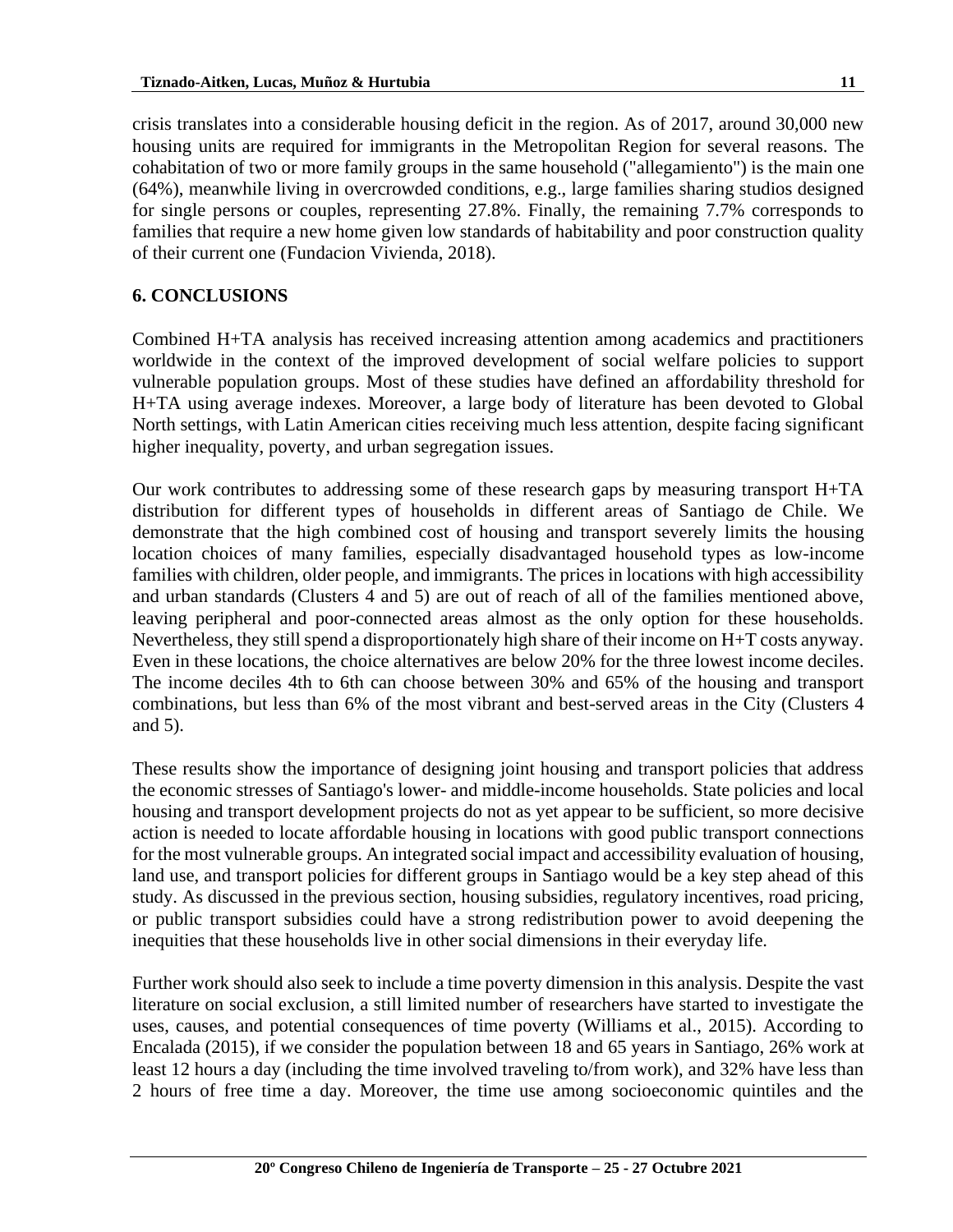household members shows deep inequalities. For example, when we analyze gender, women spend less time in leisure, social life, paid work and studies, and spend more time in unpaid work. These imbalances are another inequality dimension conditioned by housing and transport affordability since time use and income are strongly linked. Therefore, the impact of urban configuration on TCP dimensions, which are in turn affected by H+TA, has not been directly analyzed in the literature. However, affordable housing and transport studies usually approach the income dimension of poverty, ignoring the time poverty aspects associated with people's daily activity and mobility needs, which is highly dependent on location and transport "choices".

**ACKNOWLEDGMENTS:** The authors would like to thank the support provided by the Center for Sustainable Urban Development (CONICYT/FONDAP 15110020) and the Bus Rapid Transit Centre of Excellence funded by the VREF. Thanks to the Institute for Transport Studies at University of Leeds for Ignacio's study visit, TOC-TOC, and Centre for Public Policy at Pontificia Universidad Católica de Chile for housing data used in this study.

## **REFERENCES**

Alkire, S. (2013). Choosing dimensions: The capability approach and multidimensional poverty. In The many dimensions of poverty (pp. 89-119). Palgrave Macmillan, London.

Alkire, S., & Foster, J. (2011). Counting and multidimensional poverty measurement. Journal of public economics, 95(7), 476-487.

Alonso, W. (1960). A theory of the urban land market. Papers in Regional Science, 6(1), 149-157. Alonso, W. (1964). Location and land use. toward a general theory of land rent. Location and land use. Toward a general theory of land rent.

Apaolaza, R., Blanco, J., Lerena, N., López-Morales, E., Lukas, M., & Rivera, M. (2016). Transporte, desigualdad social y capital espacial: Análisis comparativo entre Buenos Aires y Santiago de Chile. Íconos - Revista de Ciencias Sociales, 56, 19–41.

As (1982). Designs for large scale time use studies of the 24 hour day. In Z. Staikev (Ed.), Its about time: Proceedings of the international research group on time budgets and social activities (pp. 17– 53). Bulgaria: Sofia.

Avina Foundation (2020). Impacto de la población migrante en el mercado laboral y las arcas fiscales entre 2010 y 2019 en Chile. Available at: https://www.migracionenchile.cl/wpcontent/uploads/2020/08/MigracionyEconomia.pdf

Badami, M., Tiwari, G., & Mohan, D. (2004). Access and mobility for the urban poor in India: bridging the gap between policy and needs. In Forum on 'Urban Infrastructure and Public Service Delivery for the Urban Poor', National Institute of Urban Affairs, Delhi, India.

Banister, D. (1994). Equity and Acceptability Question in Internalising the Social Costs of Transport. Internalising the social costs of transport, Chapter 6, 153-175.

Bardasi, E., & Wodon, Q. (2006). Measuring time poverty and analyzing its determinants: concepts and application to Guinea.

Bardasi, E., & Wodon, Q. (2010). Working long hours and having no choice: Time poverty in Guinea. Feminist Economics, 16(3), 45-78.

Bennett, C. J., & Mitra, S. (2013). Multidimensional poverty: Measurement, estimation, and inference. Econometric Reviews, 32(1), 57-83.

Bittman, M. (2002). Social participation and family welfare: The money and time costs of leisure in Australia. Social Policy & Administration, 36(4), 408-425.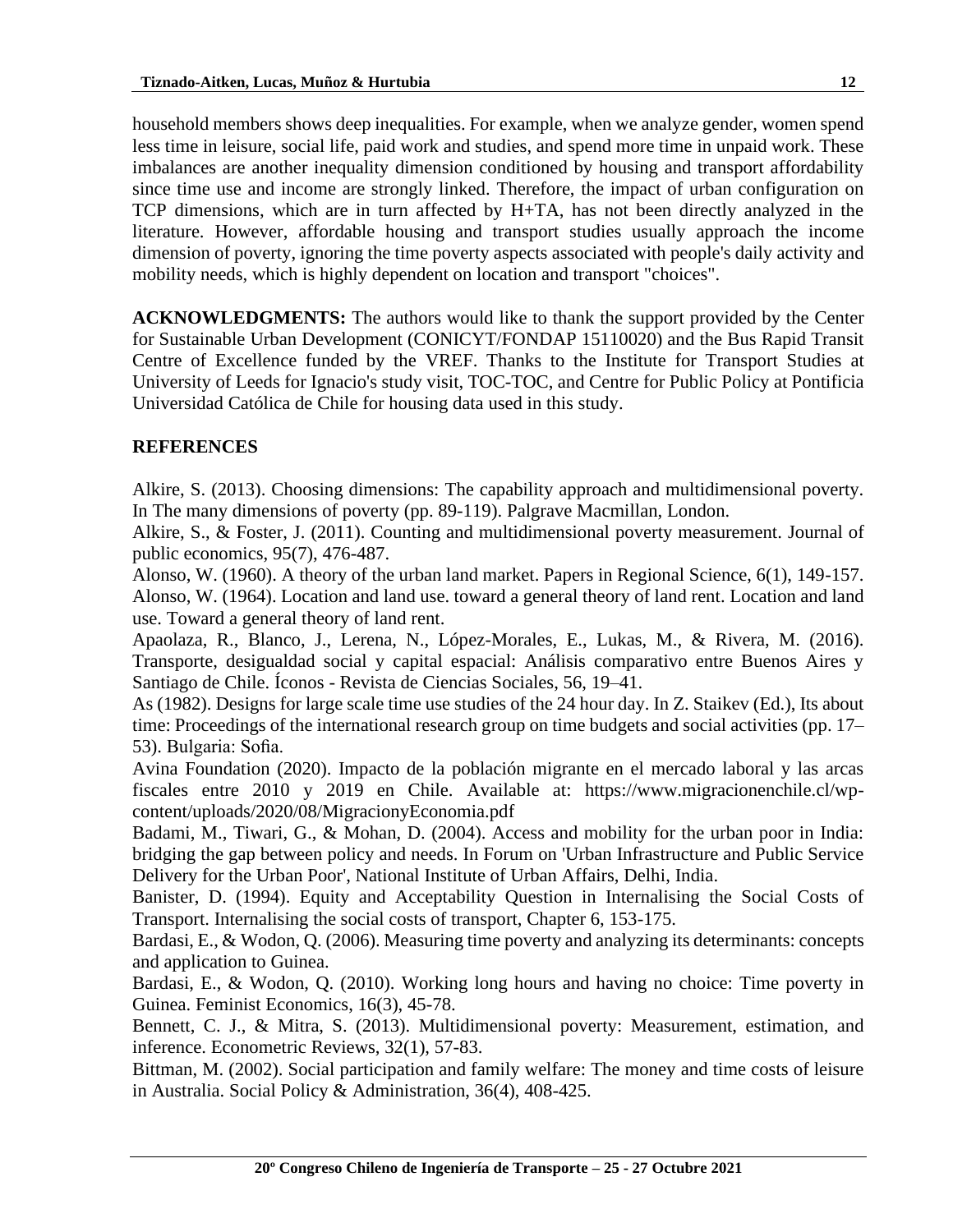Blumenberg, E., & Agrawal, A. W. (2014). Getting around when you're just getting by: Transportation survival strategies of the poor. Journal of Poverty, 18(4), 355-378.

Bourguignon, F., & Chakravarty, S. R. (2003). The measurement of multidimensional poverty. The Journal of Economic Inequality, 1(1), 25-49.

Burchardt, T. (2008). Time and Income Poverty. CASE Report 57. London: Centre for Analysis of Social Exclusion (CASE), London School of Economics.

Cáceres Seguel, C. (2015). Ciudades satélites periurbanas en Santiago de Chile: Paradojas entre la satisfacción residencial y precariedad económica del periurbanita de clase media. INVI, 30(85), 83–110.

Cao, M., & Hickman, R. (2018). Car dependence and housing affordability: An emerging social deprivation issue in London?. Urban Studies, 55(10), 2088-2105.

Carruthers, R., Dick, M. & Saurkar, A. (2005). Affordability of Public Transport in Developing Countries. Transport Papers 3. World Bank, Washington.

Chatzitheochari, S., & Arber, S. (2012). Class, gender and time poverty: a time‐use analysis of British workers' free time resources. The British journal of sociology, 63(3), 451-471.

Coulombel, N. (2018). Why housing and transport costs should always be considered together: A monocentric analysis of prudential measures in housing access. Transport Policy, 65, 89-105.

Cox, T. and Hurtubia, R. (2021). Latent segmentation of urban space through residential location choice. Networks and Spatial Economics https://doi.org/10.1007/s11067-021-09520-1

Cox, T., & Hurtubia, R. (2020). Subdividing the sprawl: Endogenous segmentation of housing submarkets in expansion areas of Santiago, Chile. Environment and Planning B: Urban Analytics and City Science, 2399808320947728.

Dewita, Y., Burke, M., & Yen, B. T. (2020). The relationship between transport, housing and urban form: Affordability of transport and housing in Indonesia. Case Studies on Transport Policy, 8(1), 252-262.

Dewita, Y., Yen, B. T., & Burke, M. (2018). The effect of transport cost on housing affordability: Experiences from the Bandung Metropolitan Area, Indonesia. Land use policy, 79, 507-519.

Diaz Olvera, L., Plat, D. & Pochet, P. (2013). The puzzle of mobility and access to the City in Sub-Saharan Africa. Journal of Transport Geography, 32, 56–64.

Espinoza, R., & Urzúa, S. (2018). La evolución de los precios del mercado inmobiliario: Santiago 2009-2017. Centro CLAPES UC, Work document N°52. Available at: https://clapesuc.cl/assets/uploads/2018/12/18-12-18-doc-trab-n52-su-precio-

inmobiliarios.pdf?fbclid=IwAR2VNOweyedLzUwluXf30kZxHoJqN9r\_dOMSu3W3jeQWEbtlz KmEUsCmdDg

Falavigna, C., & Hernandez, D. (2016). Assessing inequalities on public transport affordability in two latin American cities: Montevideo (Uruguay) and Córdoba (Argentina). Transport Policy, 45, 145-155.

Foster, J., Greer, J., & Thorbecke, E. (1984). A class of decomposable poverty measures. Econometrica: Journal of the Econometric Society, 761-766.

Fundación Vivienda (2018). Déficit habitacional Cuantitativo – Censo 2017. Available at: https://www.fundacionvivienda.cl/wp-content/uploads/2019/01/Informe-4-D%C3%A9ficit-Habitacional-y-Censo.pdf

Galster, G., & Lee, K. O. (2020). Housing affordability: a framing, synthesis of research and policy, and future directions. International Journal of Urban Sciences, 1-52.

Gan, Q., & Hill, R. J. (2009). Measuring housing affordability: Looking beyond the median. Journal of Housing economics, 18(2), 115-125.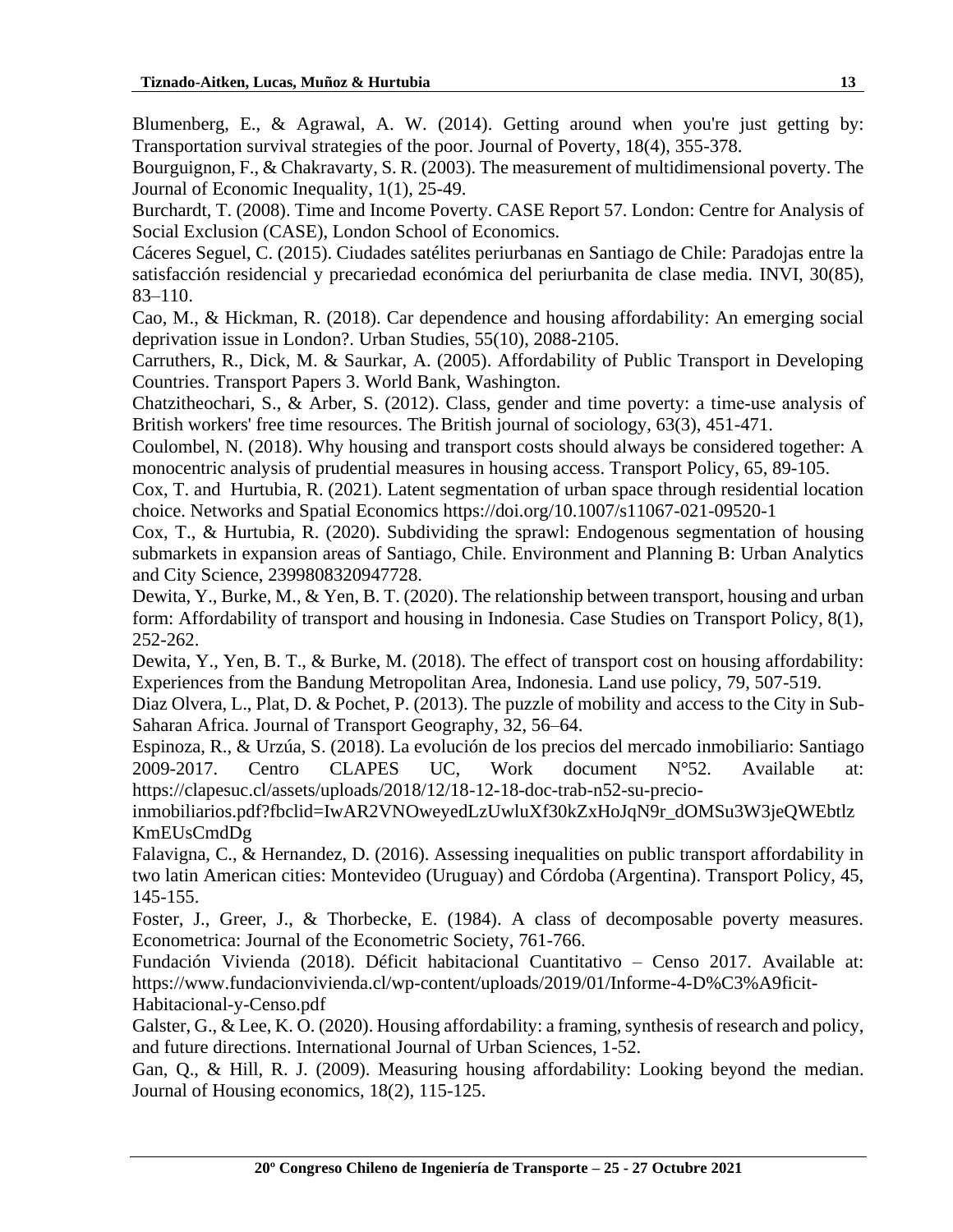Gandelman, N., Serebrisky, T., & Suárez-Alemán, A. (2019). Household spending on transport in Latin America and the Caribbean: A dimension of transport affordability in the region. Journal of Transport Geography, 79, 102482.

Gershuny, J.: 2000, Changing Times: Work and Leisure in Postindustrial Society (Oxford University, New York).

Glaeser, E. (2008). Cities, agglomeration, and spatial equilibrium. Oxford: Oxford University Press.

Gomez-Lobo, A. (2011). Affordability of Public Transport A Methodological Clarification. Journal of Transport Economics and Policy (JTEP), 45(3), 437-456.

Goodin, R. E., Rice, J. M., Bittman, M., & Saunders, P. (2005). The time-pressure illusion: Discretionary time vs. free time. Social Indicators Research, 73(1), 43-70.

Grieco, M. (2015). Poverty mapping and sustainable transport: A neglected dimension. Research in Transportation Economics, 51, 3-9.

Griffin, E., and Ford, L. (1980). A model of Latin American city structure. Geographical review, 397-422.

Guerra, E., Caudillo, C., Goytia, C., Quiros, T. P., & Rodriguez, C. (2018). Residential location, urban form, and household transportation spending in Greater Buenos Aires. Journal of Transport Geography, 72.

Gurran, N., Maalsen, S., & Shrestha, P. (2020). Is 'informal' housing an affordability solution for expensive cities? Evidence from Sydney, Australia. International Journal of Housing Policy, 1-24. Hulchanski, J. D. (1995). The concept of housing affordability: Six contemporary uses of the housing expenditure-to-income ratio. Housing Studies, 10, 471–491.

Iglesias, V., Giraldez, F., Tiznado-Aitken, I., & Muñoz, J. C. (2019). How Uneven is the Urban Mobility Playing Field? Inequalities among Socioeconomic Groups in Santiago De Chile. Transportation Research Record. DOI: https://doi.org/10.1177/0361198119849588

Jara-Díaz, S., & Rosales-Salas, J. (2017). Beyond transport time: A review of time use modeling. Transportation Research Part A: Policy and Practice, 97, 209-230.

Jewkes, M. D., & Delgadillo, L. M. (2010). Weaknesses of housing affordability indices used by practitioners. Journal of Financial Counseling and Planning,21(1).

Kalenkoski, C.M., K.S. Hamrick, and M. Andrews. 2011. Time Poverty Thresholds and Rates for the US Population. Social Indicators Research 104(1):129–155.

Li, T., Dodson, J., & Sipe, N. (2018). Examining household relocation pressures from rising transport and housing costs–An Australian case study. Transport Policy, 65, 106-113.

Lucas, K. & Jones, P. (2009). The car in British society. RAC Foundation, London. Available at: https://www.researchgate.net/publication/37183644\_The\_car\_in\_British\_society

Lucas, K., Mattioli, G., Verlinghieri, E., & Guzman, A. (2016). Transport poverty and its adverse social consequences. In Proceedings of the Institution of Civil Engineers-Transport. Thomas Telford (ICE Publishing).

Martens, K. (2013). Role of the bicycle in the limitation of transport poverty in the Netherlands. Transportation Research Record: Journal of the Transportation Research Board, (2387), 20-25.

Martens, K., & Bastiaanssen, J. (2014). An index to measure accessibility poverty riskIn Paper presented at Colloquium Vervoersplanologisch Speurwerk (Vol. 32, p. 33).

Martínez, C. F., Hodgson, F., Mullen, C., & Timms, P. (2018). Creating inequality in accessibility: The relationships between public transport and social housing policy in deprived areas of Santiago de Chile. Journal of Transport Geography, 67, 102-109.